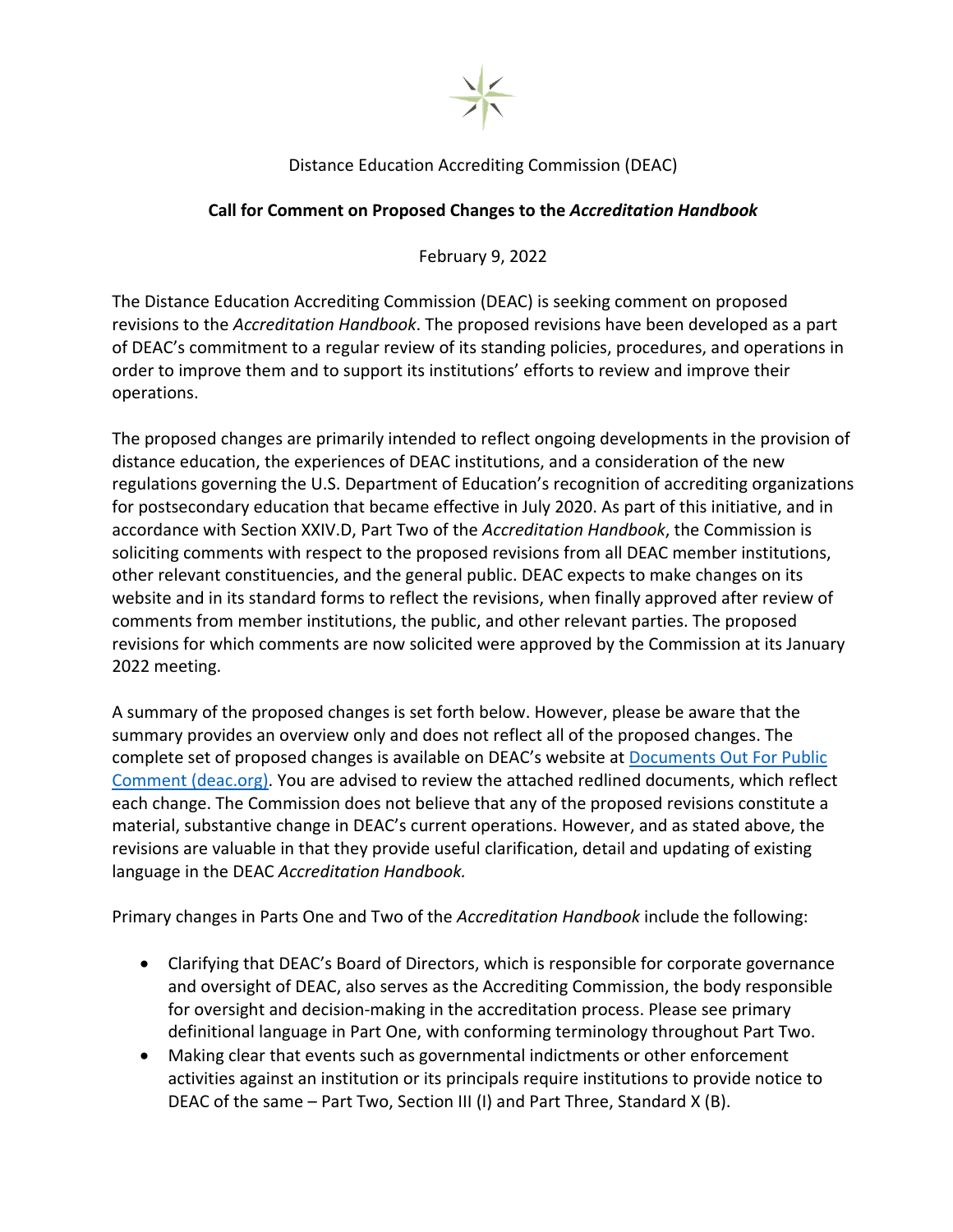DEAC Call for Comment February 9, 2022 Page 2 of 3

- Providing a specific time frame for receiving public and third-party comments on institutions seeking initial or renewal of accreditation from DEAC – Section VII (A & B).
- Aligning language on public notices with Department of Education requirements Sections IX and XV (A, C, E & F).
- Providing additional clarification as to how an accreditation deferral action is distinguished from a show cause action – Section IX (B & C).
- Providing additional detail as to the procedure for special visits directed by the Commission – Section X(A).
- Expressly stating DEAC's long-standing position that it does not allow distance education institutions to establish an "additional location" or "branch campus" as these terms are defined in 34 CFR 600.2 – Section XVIII(A).
- Clarifying and adding more detail in certain contexts to the substantive change approval process – Section XVIII.
- Streamlining the substantive change procedures for Engaging in Federal Student Assistance Title IV Programs – Section XVIII (J).
- Incorporating transfer of credit provisions within a written teach-out agreement Section  $XXI (C).$
- Streamlining and clarifying DEAC's written complaint procedures, including, without limitation, the addition of a specific time frame for institutions to maintain student complaint records – Section XXII.
- Updating and streamlining the language for the process followed by DEAC in proposing and adopting revisions to DEAC accreditation standards, policies, and processes when considering comments on proposed changes to the *Accreditation Handbook* – Section XXIV.

The proposed revisions to Part Three, Accreditation Standards, DEAC *Accreditation Handbook* include:

- Reinforcing DEAC's long-standing position that it does not use as a negative factor an institution's religious mission-based policies, decisions, and practices as these may be reflected in the institution's curricula, faculty, facilities, student support services, and recruiting and admissions policies. Please see the new Introduction Section, Part Three, Accreditation Standards.
- A change that corresponds to revisions in Part Two, Section XXII on written complaint procedures to establish a five-year time frame for maintaining student complaint records – Standard IV(J).
- Language to clarify the value and use of any institution-branded materials or nominal gifts offered to current or prospective students if or when institutions utilize such incentives as part of their recruitment practices – Standard VII (A)(5) & (C)(3).
- Provisions that would allow the Commission to require an institution to submit audited financial statements within a time frame specifically determined by the Commission in the